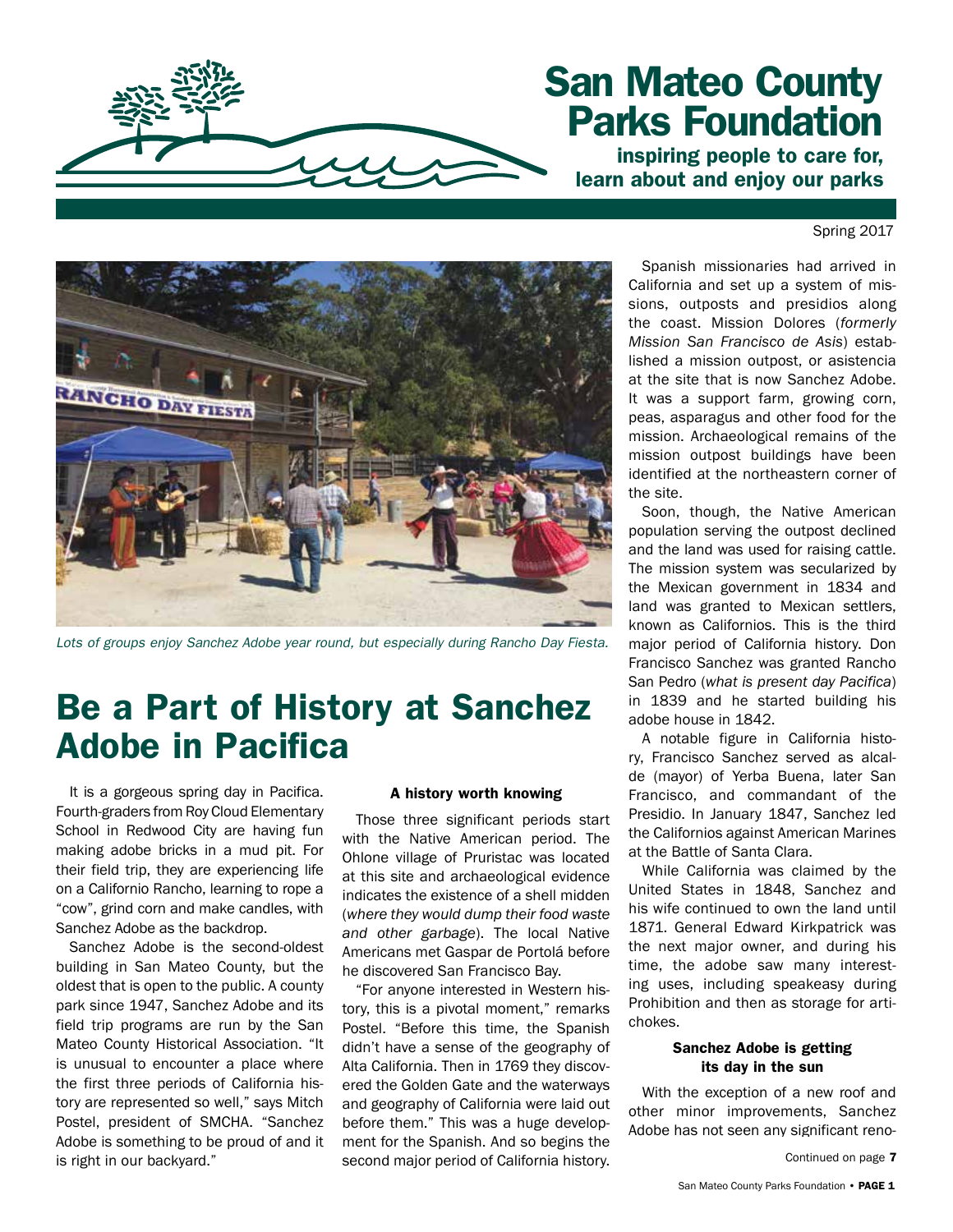# Come visit us

Come find us at the Captain's House in Coyote Point.

San Mateo County Parks Foundation

1701 Coyote Point Drive, San Mateo, CA 94401

#### San Mateo County Parks

Coyote Point Recreation Area

Crystal Springs Trails San Andreas Trail Sawyer Camp Trail

Edgewood Park & Preserve

Devil's Slide Trail

Fitzgerald Marine Reserve Pillar Point Bluffs Pillar Point Marsh

Flood Park

Friendship Park

Junipero Serra Park

Huddart Park

Memorial Park Pescadero Creek Park Sam McDonald Park Heritage Grove

Mirada Surf Moss Beach Park

San Bruno Mountain Park

Sanchez Adobe

San Pedro Valley Park

Quarry Park

Woodside Store

Wunderlich Park

#### Contact information

#### San Mateo County Parks Foundation

1701 Coyote Point Drive, San Mateo, CA 94401

650/321-5812 voice

info@supportparks.org www.supportparks.org



## Updated Trail Signs Put You on the Map!

Thanks to our awesome partners at REI as well as you, our amazing donors, new trail signs are being installed in more parks. The goal is to have attractive, informative and uniform signs in all 20 parks, so visitors can enjoy a safe and fun park outing. The newest trails signs went up in Huddart and Wunderlich county parks at the end of 2016.

The signs let you know where you are going, how long it will take you to get there, and a particular trail's level of difficulty. Each sign is numbered, which corresponds to numbers on new park maps, so you can easily spot where you are in the park, relative to other trails and amenities.



*Trudi, Michael and 170 other park lovers attended the first Take A Hike of 2017 at Huddart Park on April 1. The trail sign was a good place to rest and assess next steps.*

**Take A Hike** San Mateo County **Explore the natural beauty of San Mateo County. Learn about** 

the history of our local parks as staff and volunteers guide you along picturesque trails.

> 2017 Schedule Walks begin at 9 a.m. in main parking lot of park.

April 1 **Huddart Park** 

May 6 **Sawyer Camp Trail** 

June 3 **San Bruno Mountain Park** 

July 1 **Quarry Park** 



**November 5** Pick a Park, Take a Hike



**August 5** 

**Edgewood Park** 

**September 2** 

**San Pedro Valley Park** 

**October 7** 

**Pescadero Creek Park** 

**PEOPLE BAY AREA** 

For more information, find us on Facebook or visit www.SMCoParks.org/TakeAHike

*Sponsored by*



**KAISER** PERMANENTE。thri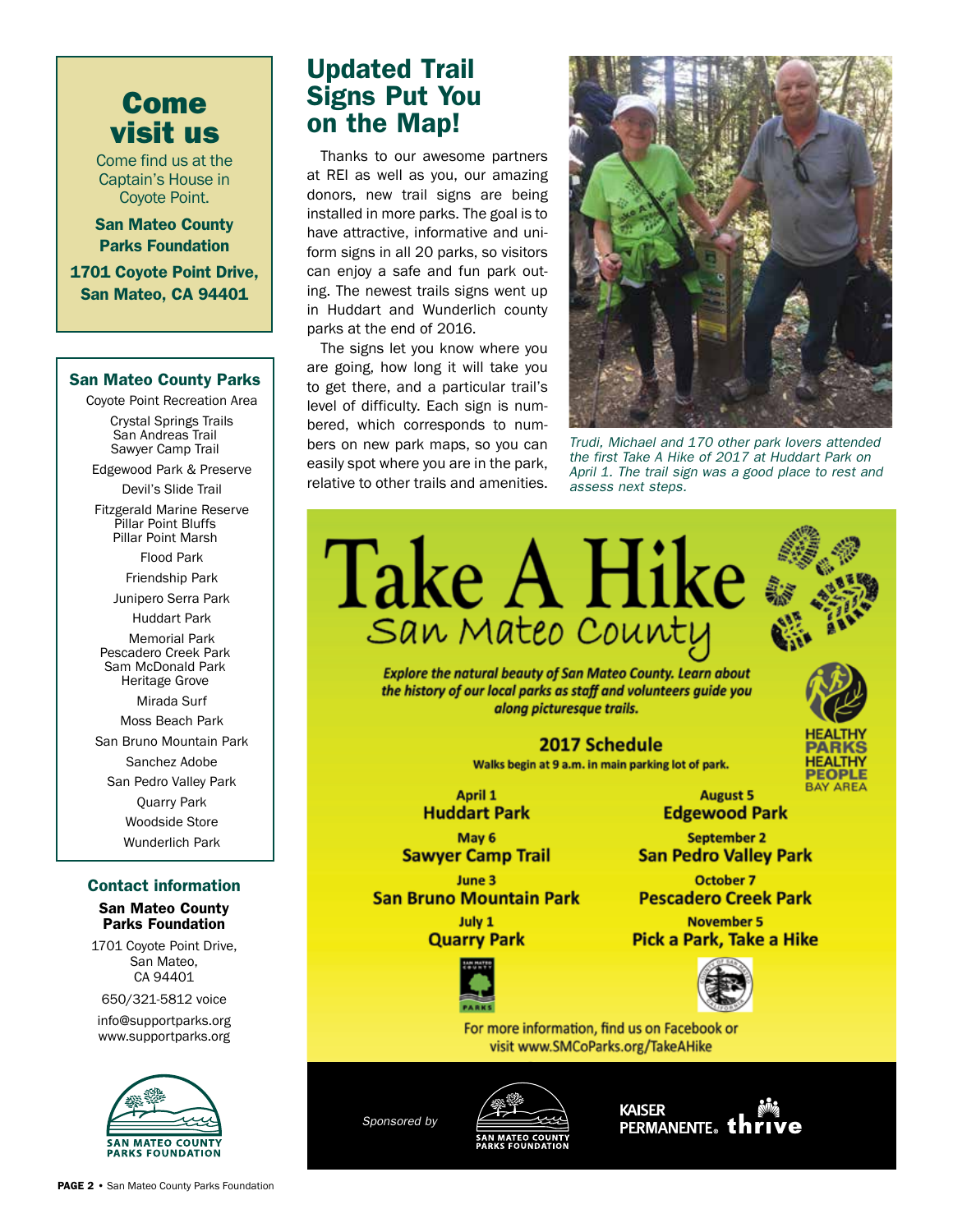# Digging in the dirt is good for your soul

The benefits of being outside in nature have been studied and discussed a lot. Taking a walk in the forest or enjoying a beautiful vista can provide numerous physical and mental rewards. These include improving focus, easing depression and reducing ADHD symptoms in kids. We also combat obesity, diabetes and our risk for heart disease when we get outdoors and move around more in nature.

As many gardeners know, dig-

ging in the dirt is good for our health and can make us happier. This might explain why there are so many happy people participating in the San Mateo County Parks Stewardship Corps. Volunteers and park staff work together at a different location each week to weed out invasive plants, re-introduce native plants and help with seed collection.

The San Mateo County Parks Foundation, with help from you, our amazing supporters, supplies these volunteers with the tools and refreshments they need to do excellent work. These photographs depict happy volunteers working hard to re-introduce native plants adjacent to the parking lot at San Bruno Mountain.

This is a great team-building activity for your team at work, so if you need a day out of the office, let us know and we can arrange a volunteer event for you.









*Volunteers work hard and have fun while weeding and planting at San Bruno Mountain.*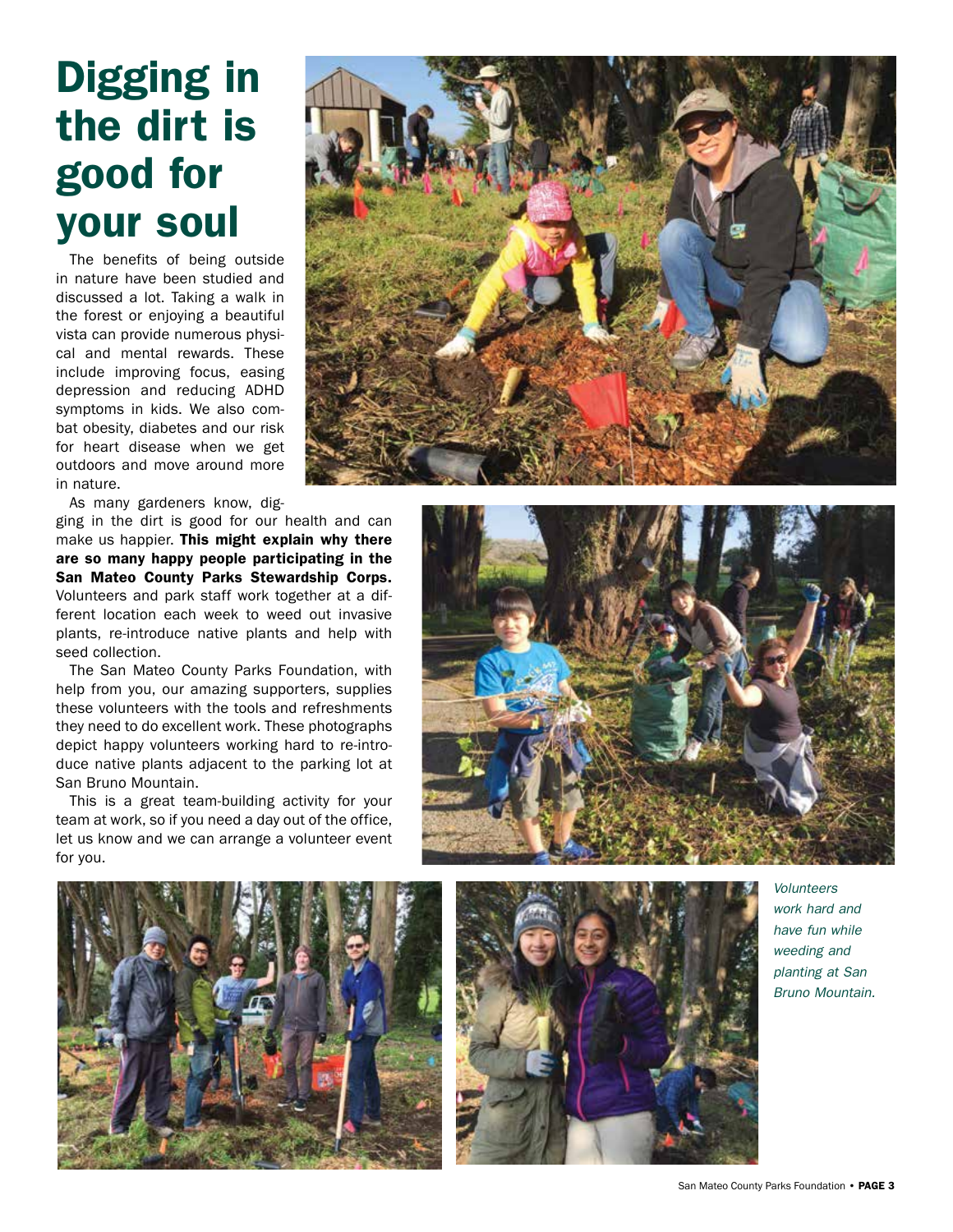# Thank you to our generous supporters!

The following contributed between October 28, 2016 and March 31, 2017

#### *\$5,000 and greater*

Walter Kohnert The Christensen Family Foundation County of San Mateo Jacques M. Littlefield **Foundation** Mellam Family Foundation Neighbors for Affordability and

Quality of Life Woodlawn Foundation

#### *\$1,000 to \$4,999*

Jane Baxter and Steve Beck Bear Gulch Foundation Linda L. Brownrigg Mary Burns Ray and Marian Christensen Alf and Corty Fengler Justin Knowles and Jessica Meng Bill and Kathy Korbholz Joan F. Lane Kelly Moran and Mark Eliot Brad Carl and Judith O'Brien Cindy Olander Jess and Gina Parks Denise and Cary Phillips Alan Robinson Connie Sevier Lou Shapiro Diana Stark Cath Trindle Kim and Darren Vorrath Ron and Linda Weaver Tom Werbe Laura Wolk

#### *\$500 to \$999*

Norbert Bischofberger Vernon Brown Susan Bryan and Frank Adams Bunny Dawson

Steve Dostart Susan Dunn Susan Eliot Briggs Barbara Erny Rebecca Haseleu and Paul Hackleman Richard Izmirian Bruce and Rhona Kabakoff Michelle and Jerry Kaplan Louise Karr Patrick King and Lisa Roberts Eric Knapp and Deborrah **Hussey** Jim and Melissa Lane Susan Lang Scott Lindquist Margaret and Jamis MacNiven Dr. Edward S. Mocarski and Dr. Christine Martens Frances and John Morse Yooki and Nora Park David and Jane Pine Andrew Reback David Sacarelos Steve and Heidi Schell Jon Sjostedt and Susan Whitford Sandy Sloan and Eric Richert Geoff and Colleen Tate Mark and Patricia Thompson TOSA Foundation Jumbo and Trevlyn Williams Larry Wright, Jr. and Merna Richardson

Hans and Anne de Veer

#### *\$125 to \$499*

L'vannah S. Abrams Judith and Douglas Adams Mark Albertson John Allen William and Joan Arnett Brian Austin Don Bach

Julie W Barney Karen Bartholomew Wendy Bear Barbara and David Beasley Ronald and Vivienne Beasley Welden and Liane Benedict Richard and Joan Biederman Bob and Sarah Birkeland John and Amy Boggs Raymond Bolanos Robert and Nancy Brady Heather Brien John and Robin Briggs Brooks Family Joanne E. Bruggemann William Callahan, Jr. and Nanette Del Prado Beatrice E. Campione Mel and Marguerite Casey Marc Ceragioli Gordon B. Chamberlain Mark Chandler Richard M. Chapman Katherine and Daniel **Chappelear** Eirene Chen and Stephen **Cottrell** Suzanne Coberly R. Frank Coltart, Jr. Katherine Coonan Rhoades Daniel and Linda Cooperman Jack Corey Deborah Cowing and Steve Langhans Kara Cox David and Nancy Crabbe Leonore Daschbach Benjamin and Barbara Davies Pat Day-Lollini Hilarie DeGroot Karen and William Delaney Laura Demsetz and Bernard Adelstein John and Susan Dragich Ross and Gloria Edwards Jerry and Linda Elkind Denise Ellestad and Larry Sokolsky

Donald and Janice Elliott Evan and Wendy Ellis Jannette Engel George England Marian Erdelyi Albert Everitt Craig and Sally Falkenhagen Marcia Fein Marlene Finley Jeanne and Frank Fischer Kathy FitzGerald Vicki Friedberg Mr. and Mrs. Theodore H. **Geballe** John Gerken Marianne Gerson and Dean Glover Mary and Clinton Gilliland Gary W.Glass Richard Goldie Nancy Goodban and Kenji Hakuta Carol Goodstein Laura Gottsman and Jon Kessler Joshua and Judy Green Rita Guiliano Bill and Ann Hefter Michael Heren Anna and Leonard Heymann Ken Himes Patricia Jacobson Drs Gail and David Jacoby Janet Jezek Denise Kahwajy Katherine Karriker-Jaffe and Christopher Jaffe Kevin and Janey Kaster Barbara and Calvert Kendrick James Kleinrath D.D.S. Eric and Phyllis Knudsen Richard W. Koepcke Ellen F. Koland Robert Krensky Donna G. Krupp Georgi LaBerge Mrs. Harriet A. Lake Peter and Sue LaTourrette Stephen and Maria Leaf Roberta Lee and Jefferson Amacker

Paul Lego Linda and Sidney Liebes James G. Little and Linda K. Persson Peter Liu and Yijuan Shen Angela C. Loh Kate Lorig Alisa and Neil MacAvoy Martha McKenna James and Suzanne Meyer Karl Mittelstadt J. Kelly Monaghan and Marilyn Voelke Steve and Linda Monosson Roberta Morris and Philip Bucksbaum Mrs. Walter K. Morris Donald and Lillian Munakata Vincent Muzzi Mohandas Narla James and Cynthia Nourse Jeff and Rebecca Olson Wayne Ott Michael Pacelli Radha Patel Jack and Linda Pearlstein Kenneth and Patricia Pellizzari Kirk Pessner and Russ Miller Margaret Pietrasz and Chris Kwoka Dan Pruzan Andrew Reitter Paul Resnick and Joan Karlin Mary Roberts Jorge P. Rodriguez and Jill Antonides Bernard Ross Daniel and Marie Sampior Kevin Schmidt and Victoria Langenheim Werner Schumann Richard J. and Patti Shavelson Leonard J. Shustek Vince and Jackie Siminitus Nick and Cindy Skelton Korrine Skinner and Maureen **McEvoy** Mary and Jim Smith Jeanne Sole Carol and Mark Sontag Robert and Betty Spiegelman Fred and Marilyn Stark Herbert Steierman Peter and Karen Stine

Robin A. Sutton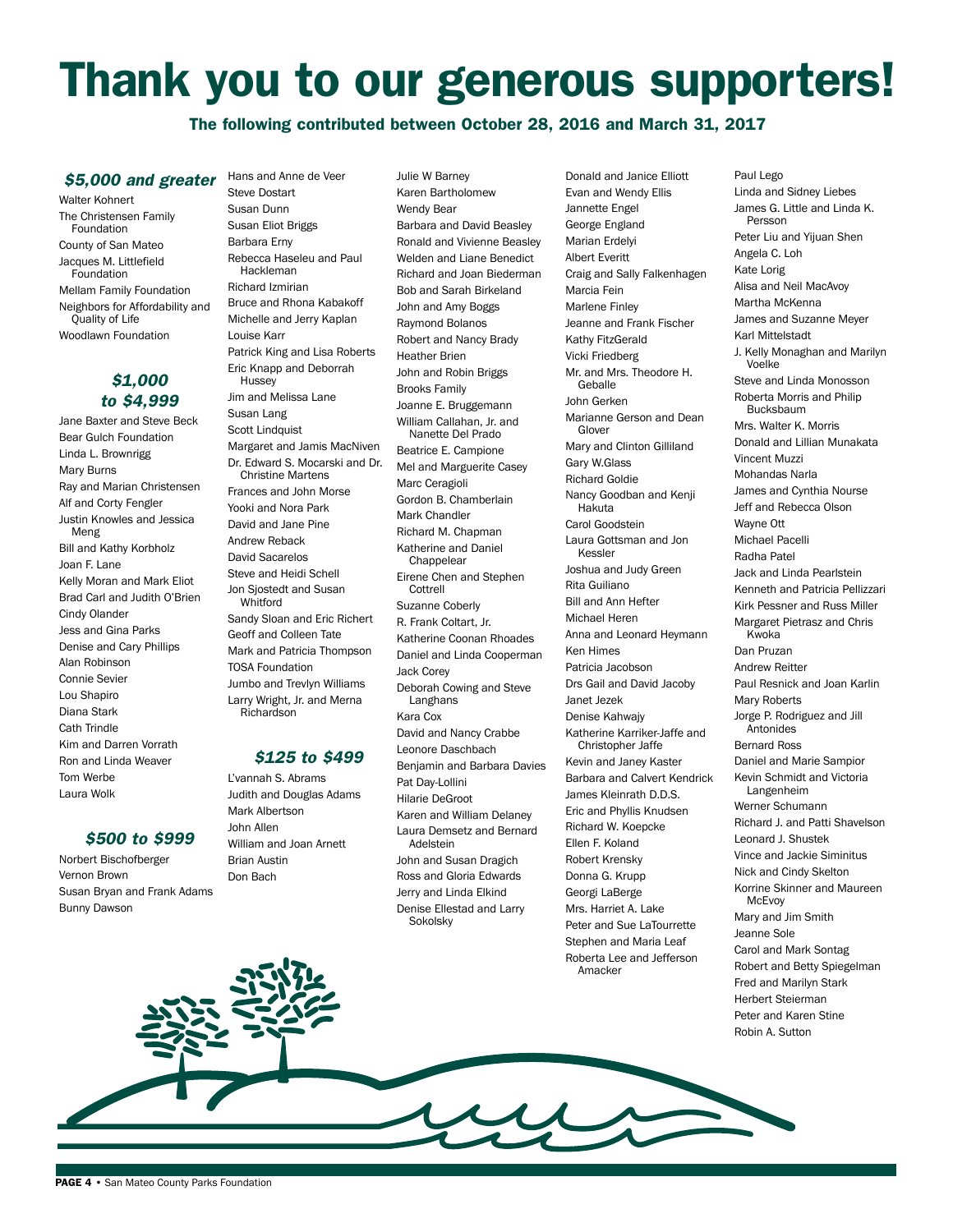Thomas Tarnowski David Taylor and Ronda Macchello Robert and Gail Telfer Deniz Teoman Eric and Stephanie Tilenius Vy Ton Mike and Ellen Turbow Scott Van Tyle Bob and Gail Walker Robert and Mary Louise **Webster** Don Weden Nina Weil James Whitehead Penny Wilkins and Paul Grishaber Marjorie Winkler Christopher Wuthmann Soon and Kyung Yoon Hisano Yoshii Brian and Margo Zarker Diana and Raymond Zinckgraf

#### *\$124 and below*

Anonymous Curtis and Maryvonne Abbott Mark Abelson Charles Adams and Laurie Davies Allison Akana and Juliana Barr Linda J. Allen Dara and Chris Alleyne-Levy Marjory Alving Paul Anderson and Maura Whitmore Lee and Anne Anderson Stephen Andrew Donald and Louise Arata Modrite Archibeque Valerie Armento Richard and Lynn Ashby Lee Katherine Ashe Jean Atkinson Charles R. Bacon Iris Bagneschi Joanne Bailey Terry Baransy Beverly Barkhau Margie Barkhau Walter Barnes Jr Bob Barrett and Linda Atkinson Sue Bartalo and Dave Fischer Sherry Barto Carolyn Bechthold Kathleen V. Beltrame Peter Beltrano Nathaniel and Natasha Bergson-Michelson Martin M. Berndt Gary and Nancy Bertolini Linda Beyce Louis H. Bieler Sue and Carl Bolton, III Jim and Julie Borden Bonnie and Charles Borden Peter G. and Gale H. Borden

Suzanne J. Boutin Victoria L. Boyd Allan F. Brown Melvin and Anna Brown Wesley Brykailo Roy and Katherine Bukstein Timothy Burkhart Lisa and James Burque David Burruto Linda Busek Grant S. and Jean G. Bushee Chris and Jill Bussani Jaroslav and Jean Byma Mike and Dorothy Callan Scott Calvert James Carl George E. Carr III Phil Carter David and Edith Cassel Jennifer and Joseph Castello Beatriz and Salvador Cerrillo Robert Chase and Charli Hoffman Yen-Ling Chen Aimee Chow Anthony and Ann Clifford B. Michael Closson James Cobry Cynthia S. Cohan Margaret Coleman Ryan and Brenna Connolly William and Beverly Cooke Elizabeth Coonan Renate Cords John and Emily Corpos Beverly Cory Betty Cosgrove Jean Covell David Cox-Espenlaub Linda Craig and Evan Hughes Jerel Crawford Robin and Nancy Crawford Brian Cross Tom and Marilyn Daggett Jill Daly Deanna Davenport Michael Davis Jane Day Elizabeth De Jarnatt Shevlin de la Roza Cammie d'Entremont-Partelow Margaret and Richard De Wood Daniel Debra Mary Jane Dempsey Kathy Diamond Mary Dias John and Joyce Dick-Peddie Richard and Margaret Divine Ann M. Domm William and Elsa Dorrance Alfred and Elizabeth Dossa Alan and Charlene Drummer Marta Drury Shawn Duff Mary Duffy

Julia Bott and Paul Acklin

Leslie Bottorff

Charlotte Dunbar Felipe and Yolanda Dy Dolores Eduardo and Karl Gohl Richard Thomas Ellenwood Philip Endliss Patricia G. Engasser Didi and Greg Engel Kenneth A. and Carol C. Epstein Neil and Nancy Evans Celeste Evans Sylvia Fandel James Feichtl Jonathan Felder and Allison MacQueen Carol Ferrieri Judith Fierstein Ruth Finkelstein John and Jean Fiske Mike and Gretchen Flanagan Dan and Karen Flores Jean Floyd Diane and James Foote William Forrest and Sarah Kelsey John David Forter Gordon and Devra Foster Paul A. Foxall Elsie Fraumeni Nancy L. Freeman Hal and Hilda Friedman Charles B. Gaillard Stephen and Anne Galli Steve and Susan Garrity Curtis Gehman Jonathan and Jane Gervais Stephen Gildea and Sola Grantham Meg Gilmore Martha Gilmore Thomas Glanzman Andrea Gleason Roger and Dorene Goad Eric Goodill E. Michael Goodkind Gwyn Gordon and Damian Marhefka Deane Gough Georges and Vera Goupille Phyllis Graff James and Laura Gran Joan Grant Derek Green June H. Green Lea and Brian Greenberg Joel Greene David Greenhill Alan and Janet Grierson Ms. Mickey Griffin Chris Griffith Alan Grinberg Pamela Guiney Sharon Hagen Sandy Hain Stephen Halprin Barry Hamlin Mary Hansell Eric and Krista Hanson Belinda Hanson

Marian Hardin Richard Harmon Gary Harris Robert Harris Sally Harris Russell P. Hartman Gregg and Susan Harvey Charles and Barbara Harwood George and Elyce Haskell Oliver and Gail Hawthorn Robert Haxo Nancy Hedley Paul and Linda Heiple Carol Held Beatriz Hennessy Vincent Hernandez Reynaldo Hernandez James Hewlett Barbara Heydorn Marian and Thomas Hill Nancy Hoebelheinrich Storrs Hoen and Beth Grossman Otto and Trudi Hofmann Neil Holtzman Michael Holubar Bill and Janis Hopper Robert Horowitz John R. Houghton Joanne Howard Roy Hoyer Alan L Huckabay Jack and Barbara Hug Greg Hull Jan Hunter Cynthia Hunton and Dennis Murphy Marilyn Hurst Jeff Hyman and Hillary Weingast Mario and Margrit Ivanov Dana and Marty Izenson Romel Jacinto Cleo P. Jackson Ann B. Jeffries Carol Jennings Louann D Johnston David M. Jones and Ann Yvonne **Walker** Paul Jones Elke Jones Les Junge Kathleen Kaplan Jeannie Karl and Fred Livingston Marc and Marguerite Kaufman Joann Kayser Laura and Abbott Keller Patricia Kepler Zoe Kersteen-Tucker and George Tucker Jane Kikuchi Sarah Kinahan Francoise Kirkman Richard and Eva Klein William and Laura Klieves Pamela Koch and Drew Altman June Konno Tracy Kraft James and Patricia Kremer

Steven Kunitake Peter Kunstadter Michael D. Kupfer James Kwan Robert Lafitte Michael Laine and Beth Bonora Sydney and Ann Lambertson Carl Landers Laurie and Dan Lawson Evangeline and Ted Leash Steven LeBlanc Victor Lee Hayley Leinfelder Jackie Leonard-Dimmick Robert Lindberg James F. and Judith Lipman Dr. Sharon Lipner Mr. and Mrs. Max Listgarten Bret Lizundia Matthew M. Loar Richard Long Meike Lorenz-Candlin Carol and Hal Louchheim Nam Loui Marla Lowenthal Ted Luce James Ludwig John and Rhonda Luongo Harvey Lynch Lloyd and Marilyn Mahaffy Deborah Maio Milt Mallory and Mary Artibee Charles and Anne Malmquist Roderick Manalac Lyn Mangelsdorf Peter L. Mangione and Margaret Mary Sabo Keith and Ann Mangold Barbara Marks John Marold Scott Marshall Dalton W. Martin Janet Martin Philip and Carmen Martin Daniel Martinelli Michele Martinez-Reese and Hans Reese John R. Mashey and Angela Hey Anne Mayo Mary E. McCormick George and Karen McCown James and Suzanne McElwee Joseph and Rebecca McGrath Mary Anne McGuire-Hickey and John Hickey Stuart and Meg McLaughlin Steven and Heather McLaughlin Bruce McPhee David and Suzanne McSpadden Gayle and Grady Means Padmanabha Menon Sandra and Scott Miller George and Luisa Miller Constance W. Mills Michael Mithen Riaz and Lily Moledina Clem and Jane Molony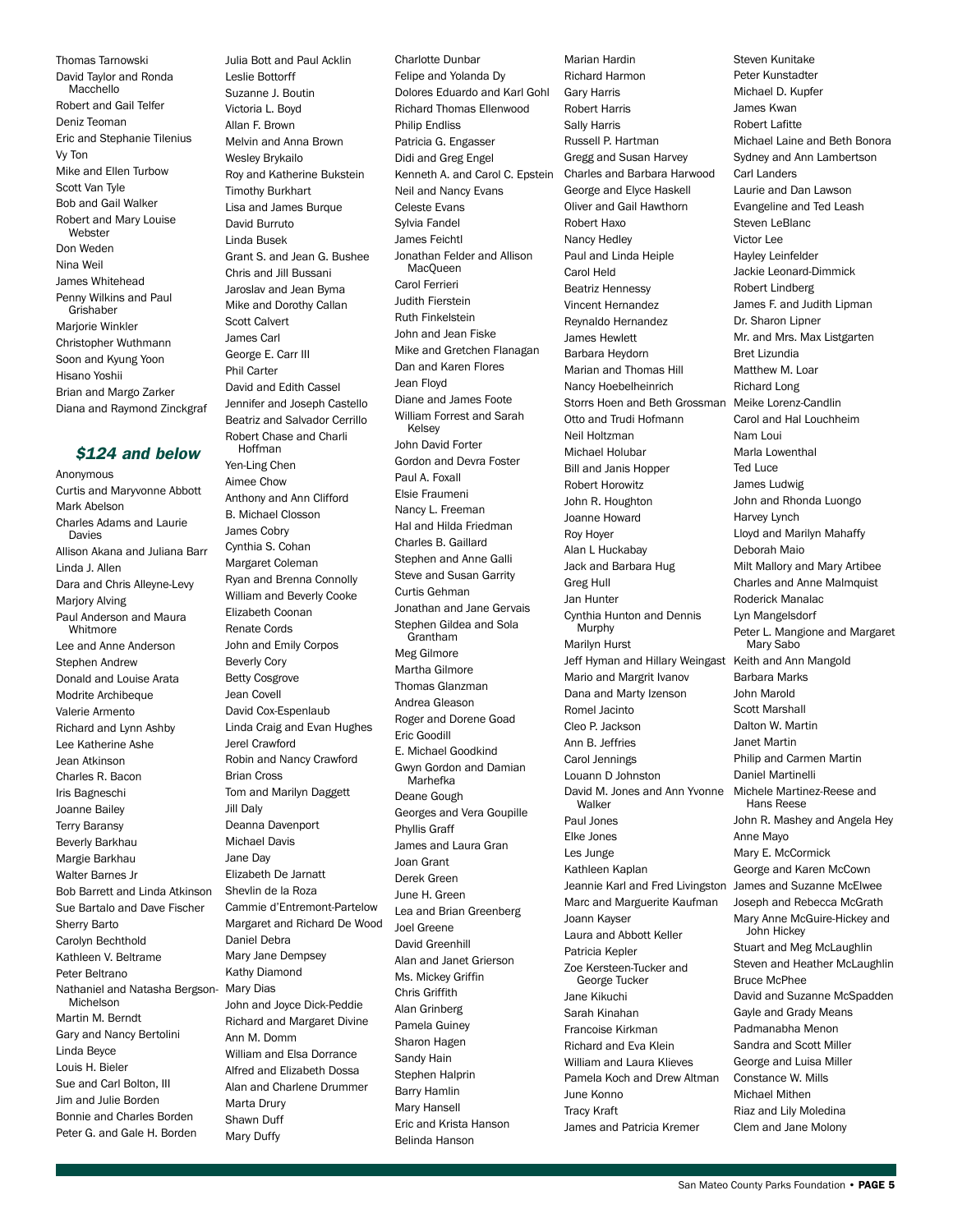Wayne and Silvia Montoya Brian Moore Yvonne Mootz Marshall and Charlene Moran Mary Moray Justin Moresco and Birte **Scholz** Ann Mori Judith Morley Diane F. Mothershead Gregory Mulinare Lois and Thomas Murdoch Hayden Murray Mark Nakano Anna Nastari Wally and Rosamond Naylor Brad and Sharon Nelson Richard Nelson Norma L. Nessier Jane Nettesheim Sally A. Newman Judy Nishimoto Wendy and Craig Nishizaki Robert and Bea Nissenson Mary Jo Norling D. Warner North and Cheryl Bonham North David Oakes and Sheila Botein William Oldfield Robert W. O'Neill Ben Oong and Dove Yu William and Judith Orttung Mahmut Otus G. and Ruth Owen Stephen and Susan Pace Mehrali Parkhideh William Parkhurst and Amy Wright Richard and Joanna Parness Ed and Janice Pausa Allen Perris Peter Pershing Laura Peterhans Roland Petersen Richard Peterson Terry and Susan Peterson Marianne Petroni Christine Pezzi Diana and Robert Piety Daniel Ponti and Pamela Harris Ted Pratt Charles and Barbara Preuss Donald E. Pugh Stephen and Sandra Pursell Teresa Quan Salomon and Susan Leslie **Ouintero** Robert and Elaine Raisler April Ramos Linda Randall Henry and Doris Rankine Larry Reed Barbara Regan David and Frances Reneau Kristi and Brian Ridgway Angela Robbiano

Lennie Roberts Renette Robillard Andrew Rodondi Tom A. and Elissa T. Rogers Erik and Deborah Rogind Theres and Dennis Rohan Ron and Judy Romines Karen Rondestvedt Dennis Roseman and Catherine Bonnar Howard Rosen and Susan **Doherty** Annemarie Rosengreen Mary Roybal Paul and Raquel Rusca Steven Rusconi Robert Ruth Erik Salander David and Bernelle Saperstein Lisa Saunders Beverly Saylor M. Anne Scanlan-Rohrer Janet and Victor Schachter Mark E. Schack William Schick Mary and N. Graham Guedon Carla Schoof Matthew Schreiber Beth Schulz Gloria Schulz Carl Schwab Rick Schwartz Kenneth Schwartz and Jane Tan Stanley and Willis Marie Scott Robert Scruggs Elizabeth Seem Somasekar Seshagiri Dr. Steven Shak Diane Shea Drew Shell Patricia Showalter and Steven Longcor Vincent Siciliano Jeremy Siegel Diane Silven Patricia H. Skillman David and Joan Skurnick Rolly L Slatt Frank and Kathleen Small William E. Smith Josefina B. Smith Nita Spangler Duane Steffey Linda Stegora Jo Ann Stensaas Cobb Dennis Stern and Miriam Seigel-Stern Susanne Stevens Frank and Betsy Stockdale Lee Strieb Robert E. Stutz Hope Suchsland Ulrike and Walter Sujansky Renee Sung Ruth and John Suter Julie and Joshua Sweetkind-Singer

Andy and Kathy Switky Mark Szymanski Luz Tang Louise H. Tassone Julie Taylor and Lindsay Jones Lauryn Taylor Carla T. Terwilliger Margaret Thayer Carol Thomas, MD Theresa Titus Tim Toda Carleen Trares Adam Troner Charlene Trueb Bryan and Cindy Trujillo Elaine Tseng Kathy Uhl Ann and Timothy Van Oppen Marilynn Vandor Albert Verbeck Timothy J. Vine Jonathan and Maarit Visbal Thanh Vo Alexandra Von Feldt Scott and Sydney Wachhorst Mary Helen Waldo Darien and Douglas Walker Sharron L. Walker Craig Wallace Jack and Mary Em Wallace Marilyn J. Walter Catherine Wandro Ellen Wang Jimmy and Mindy Wang Margaret Warren Debbie and Mark Wartenberg Bruce Washburn Thomas Weaver Ralph and Elizabeth Weber Elizabeth Weeks David Weight Suzanne M. Wells Keldyn West and Marty Springer Anne M. Westerfield Michael Weston Jeannette Whitcomb and Robert Wineland Ken White and Carolyn Crane Linda Whitley Carolyn and Greg Wilbur Bob and Blossom Wilkinson Bruce and Ann Willard Becky Williams Colin Williams and Ginger Barth Judith Windt and Manuel Nathenson Daniel Winterson Terrence and Diana Witzel Weldon and Carol Wong Wilma Wool Craig and Mary Working Rose Wright Samuel L. Wright Robert G. Wylie Paul Yang

Shanna Yonenaka

Ray Yoro Bob and Dorothy Young Annie Young Rosemarie and Wojciech Zalewski Robert C. Zeien and Kelly Jean Fergusson Richard Zents Lauma Zunte

#### *Monthly Giving*

Rebecca Archer Lee Baker Michele Beasley Brenda Bennett Brenda Lynn Berke Estelle Bertolucci Pamela Bilz Loretta Brooks and Chuck Heimstadt Jennifer Bruggeman Matthew Booth Chidester Dorothy Cordell Mary DeLong and Jamie Riotto John Echarte Timothy Fox Deking Francisco Jorge Gomez Daniel P. Guiney Heather Hardy Samuel Herzberg Steven R. Hibshman Christine Hollender Lenora Ann Jones Judy Kay Alicia Kellie Ashley Larsen Teresita Laya-Evangelista Alice Leung Kirk Lindstrom Kimberly Marlow Susan and Jack Marquis Ginger Martinez Maria Mastrangelo Perry McCarty Jr. Joe Pfeister Martha Poyatos Timothy Reardon Ma Rivera Robert Ervin Rosenthall Diana Ross Trisha Sanchez Mary Catherine Schumacher Amy Selmi Diana Yen Shu Lorraine Simmons Gladys Smith Georgia Stigall Matthew Suarez Renny Talianchich Donna Vaillancourt Gerardo Velez Elizabeth Yale Han Yun

#### *Gifts in Honor*

Julia Bott and Paul Acklin in honor of Marlene Finley

- Mary Burns in honor of Julia **Bott**
- Barbara Erny in honor of Laurie Alexander

Rebecca Haseleu and Paul Hackleman in honor of Ranger Laurel Finnegan

Hayden Murray in honor of Richard and Melinda **Murray** 

Paul Resnick in honor of Deborah Gould and Laurie Palmer, Elizabeth Gould, Keith and Nicole Goldstein, Elizabeth Coonan

Kenneth Schwartz and Jane Tan in honor of Ranger Rob Cala

Paul Yang in honor of Charlie Yang

#### *Gifts in Memory*

Timothy Burkhart in memory of Ranger Gary Woodhams Richard Goldie in memory of Kim Gysler-Goldie Walter Kohnert in memory of Bob and Moira Reinberg James Kwan in memory of Donald J. Frediani Wayne Montoya in memory of Joseph Montoya Allen Perris in memory of Joan Perris Ron and Judy Romines in memory of Susan Crocker

#### *Matching Gift Program*

Apple GE Foundation Genentech, Inc Google Schwab Fund TMC Financing Visa

> *Every effort was made to ensure that this list is complete and accurate. The Foundation regrets any errors or omissions. Please contact us so we may make the proper correction.*

> > *Newsletter design by Shannon Corey*

*Web page by Richard Zimmerman* 

*Stock services provided by UBS*

*Accounting services provided by SingerLewak, LLP*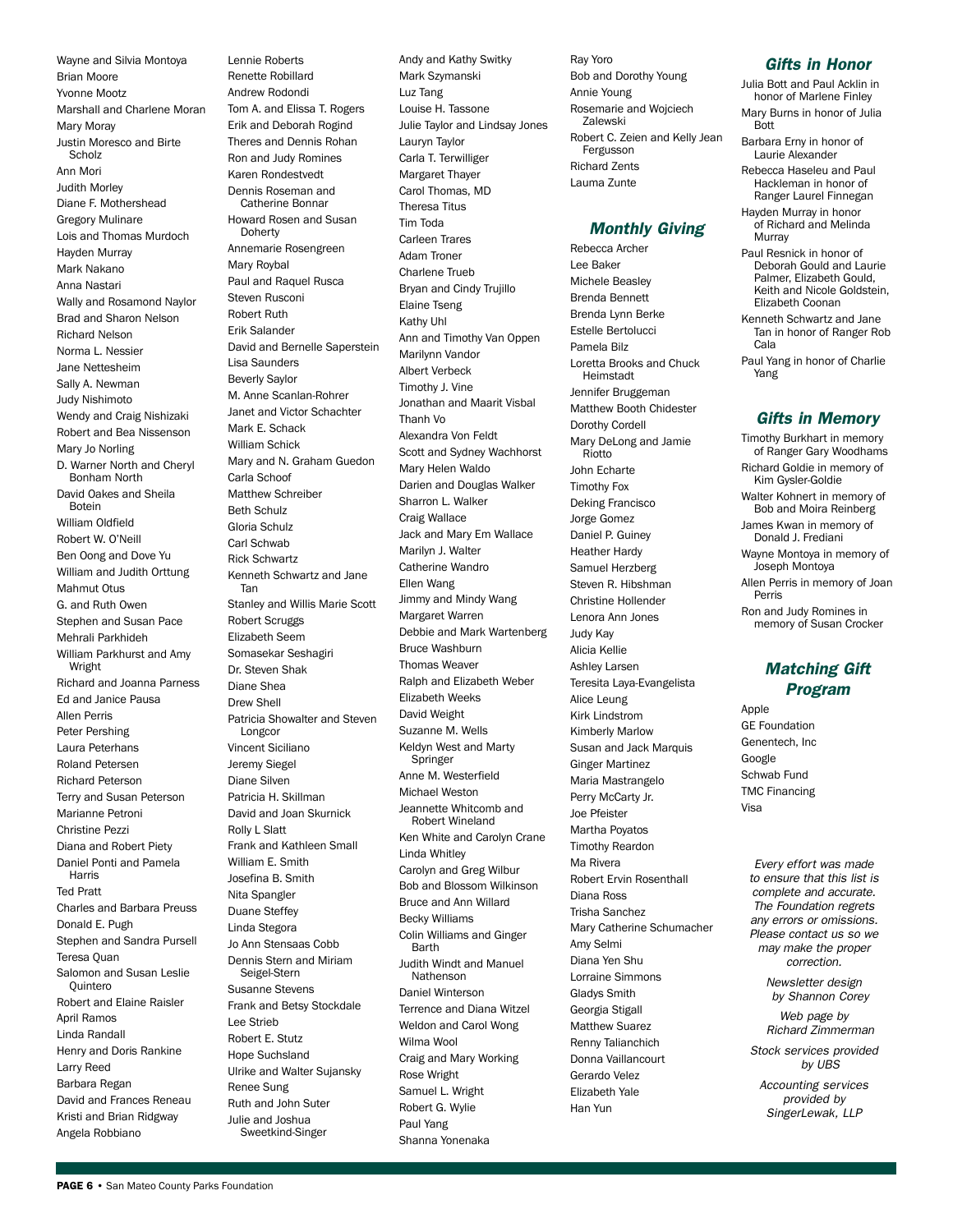## Kiwanis Club Volunteers care for Coyote Point



*Park Ranger Kevin O'Brien shows volunteers how to use a weed wrench. We love park volunteers!*



*The Kiwanis Club of Greater San Mateo has adopted Coyote Point Recreation Area. They come out quarterly to remove invasive plants.* 

#### Sanchez Adobe

(Continued from page 1)

vations since the 1950s. That is now changing. Sanchez Adobe is getting its day in the sun and the goal is to make it even more of an educational center that gives visitors a robust idea of all the people who lived there over the centuries and what their daily lives were like.

In addition to water, sewer and electrical system upgrades, the site will boast a new interpretive center that will house exhibits, including archaeological remains found on site over the years. The adobe will be re-furnished to authentically replicate its heyday in the 1850s. An ADAaccessible pathway will take people around the entire property to various points of interest. Along it, interpretive panels and activities will demonstrate how the site was

used; from the role of San Pedro Creek in the Native Americans' lives to the exposed foundation of the old mission outpost. New native landscaping will shield out signs of the 21<sup>St</sup> century.

The San Mateo County Parks Foundation is proud to partner with the parks department and the historical association in fundraising for these improvements. In particular, the foundation is raising money for the ADA-pathway and new landscaping. This project will be completed in 2018.

You can donate to this important project online at supportparks.org or by mailing your donation to the San Mateo County Parks Foundation at 1701 Coyote Point Drive, San Mateo, CA 94401.

#### Board of Directors

Mary DeLong, Chair Susan Eliot Briggs Lyndall Erb Justin Knowles Jorge Laguna Joe Pfeister Dave Pine Katy Coonan Rhoades Korrine Skinner Steve Wood

Executive Director

Michele Beasley

Development Associate

Thomas Beck